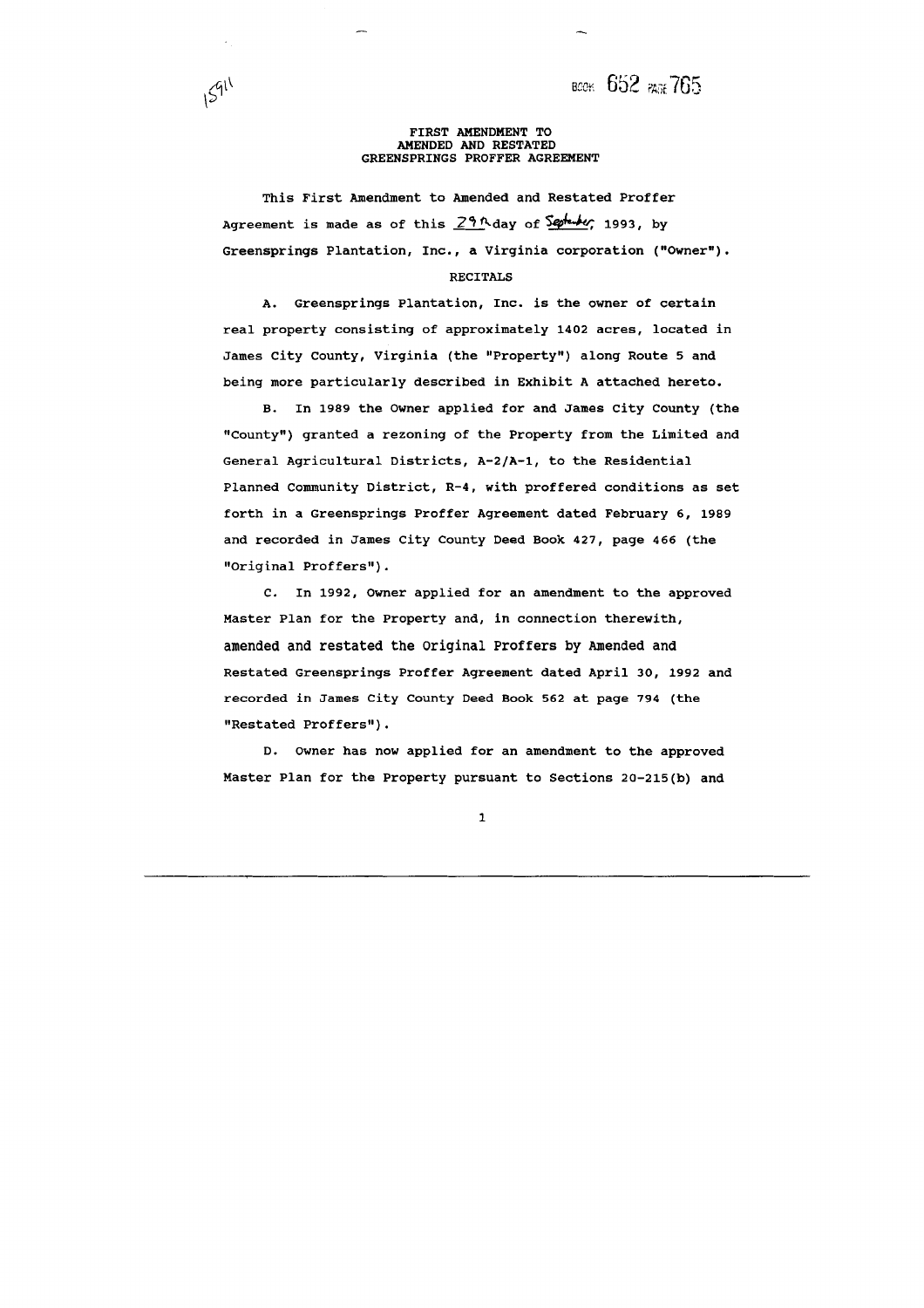**2,)-15 of the County Zoning Ordinance and in connection therewith desires to amend the Restated Proffers in certain respects.** 

ROOK 652 PAGE 766

**NOW, THEREFORE, in consideration of the County of James City granting approval of the amendment of the Master Plan and pursuant to Section 15.1-491.2:1, et seq. of the Code of**  Virginia, 1950, as amended, and Section 20-15, et seq. of Chapter **20 of the Code of James City County, Virginia, the Owner agrees that the Restated Proffers are hereby amended as set forth below. If the County fails to grant the requested amendment to the approved Master Plan, this First Amendment to Amended and Restated Greensprings Proffer Agreement shall thereupon be void and the Restated Proffers shall remain in full force and effect.** 

#### **AMENDMENTS**

**1. The table in Condition 1 of the Restated Proffers is hereby amended to read as follows:** 

|         | <u> Project Land Bay R-4 Master Plan Designation</u> | Maximum Number<br>of Dwelling Units |
|---------|------------------------------------------------------|-------------------------------------|
| $S - 1$ | A                                                    | 209                                 |
| $S - 2$ | A                                                    | 141                                 |
| $S - 3$ | A                                                    | 175                                 |
| $S - 4$ | A                                                    | 15                                  |
| $M - 5$ | D                                                    | 172                                 |
| $M - 6$ | D                                                    | 130                                 |
| $M - 7$ | D                                                    | 66                                  |
| $M - 8$ | D                                                    | 132                                 |
| $M - 9$ | D                                                    | 165                                 |
| $M-10$  | в                                                    | 100                                 |
| $M-10$  | C                                                    | 56                                  |
| $M-10$  | D                                                    | 144                                 |
| $M-10$  | <b>Nursing Home</b>                                  | 120 beds                            |

**2. Condition 4 (b) of the Restated Proffers is hereby amended to read as follows:** 

 $\mathbf{2}$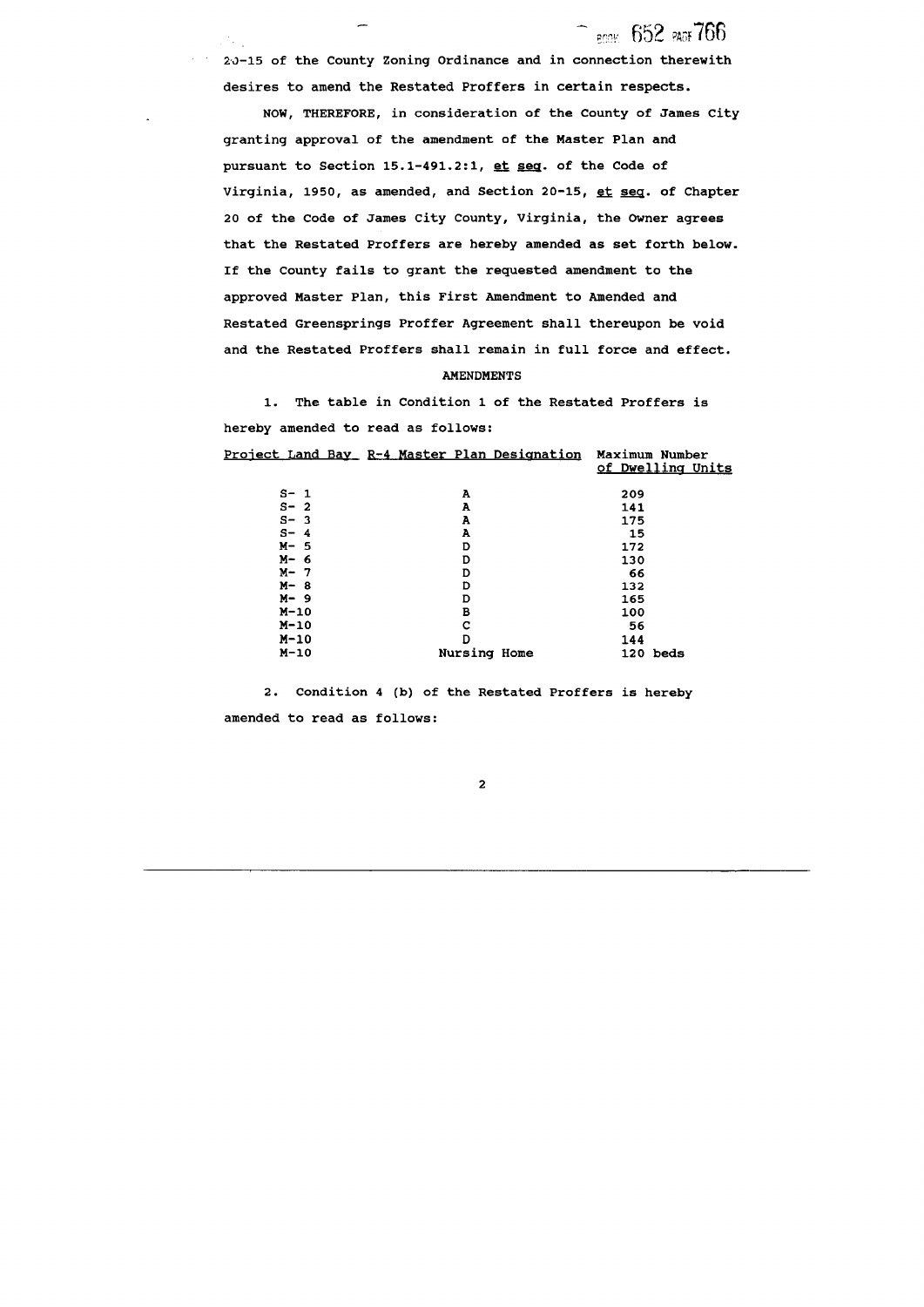**BOOK 652 PAGE 767** 

**(b) Multi-Family Neiahborhood Recreation Centers. (i) Unless Owner elects to construct a single central multi-family neighborhood recreational center pursuant to subparagraph (ii) below, before the County shall be obligated to issue Certificates of Occupancy for more than 50 units in Land Bays M-5 through M-9 shown on the Amended Master Plan, residents of each of those Land Bays shall have access to at least one Multi-Family Neighborhood**  Recreation Center ("MNRC") serving (but not necessarily located **in) that Land Bay. There shall be recreational facilities which comply with requirements of the Zoning Ordinance located within Land Bay M-10 with the type and location of such facilities to be determined by Owner following consultation with the residents of Land Bay M-10. The recreational facilities shall be shown on site plans of Land Bay M-10 and subject to the approval of the Development Review Committee. The MNRCs for all multi-family Land Bays in the aggregate shall be provided with swimming pools with a total minimum water surface area of 5,000 square feet with no single pool having a minimum water surface area of less than 750 square feet and a total of at least six regulation size, hard surface tennis courts. The MNRCs in Land Bay M-5, M-6, M-8, and M-9 shall have an open play area of at least one-fourth an acre and a tot lot with playground equipment. The pools and tennis courts shall be distributed as follows:** 

**Land Bav** 

**M-5 M- 6** 

 $\mathcal{L}^{\text{max}}_{\text{max}}$ 

**M-7 and M-8** 

**M-9** 

#### **Minimum Facilities**

|  | 1 pool, 1 tennis court |  |
|--|------------------------|--|
|  | 1 pool, 1 tennis court |  |
|  | 1 pool, 1 tennis court |  |
|  | 1 pool, 1 tennis court |  |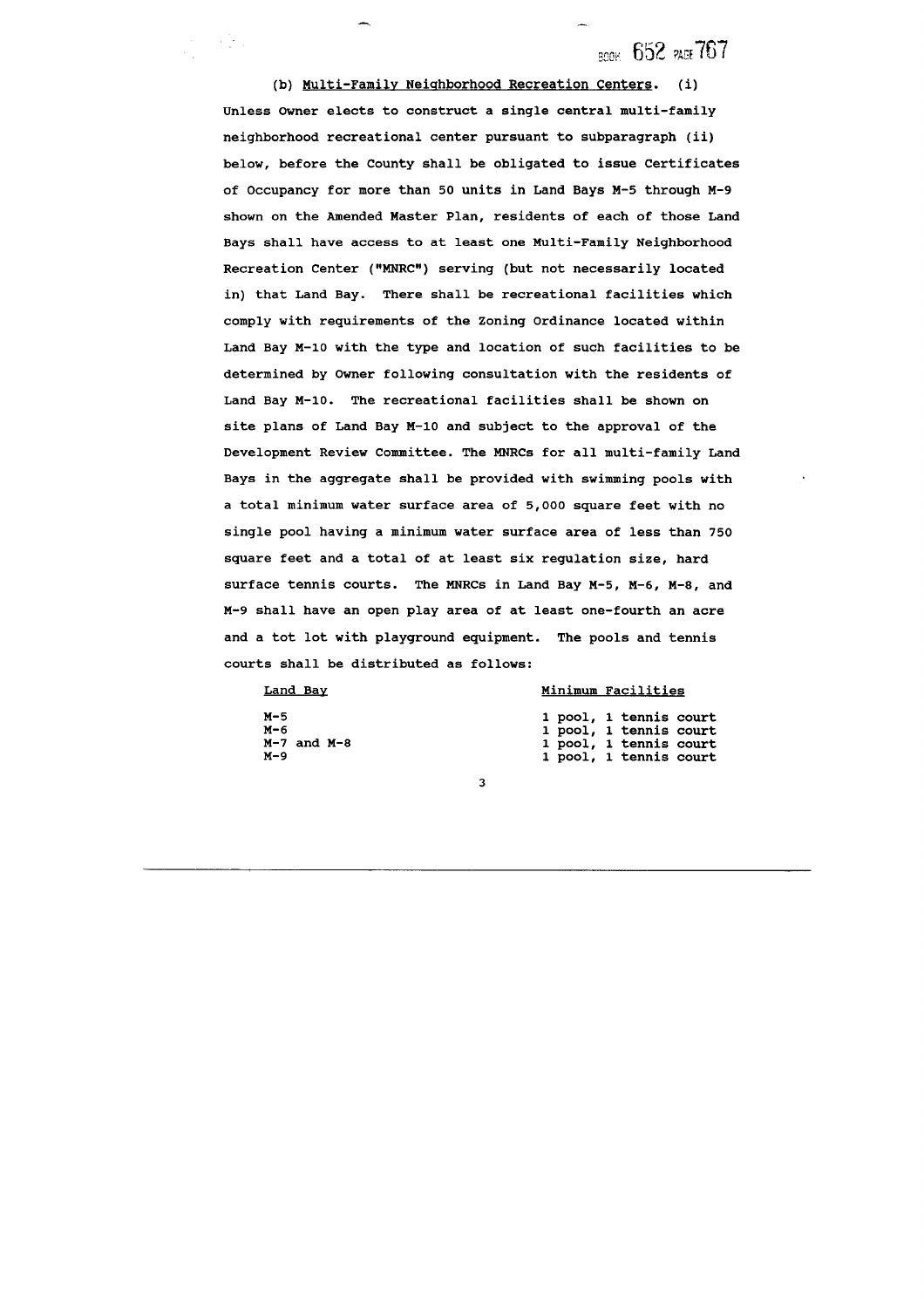Each MNRC shall be open for use by owners of units **Within t Land Bay(s) which it serves subject to the provisions of any applicable restrictive covenants and rules and regulations adopted thereunder.** 

a Sa

**3. Condition 6 of the Restated Proffers is hereby amended by the addition of the following two paragraphs:** 

**If a previously unidentified archeological site is discovered during land disturbing activities, all construction work involving subsurface disturbance will be halted in the area of the site and in the surrounding area where further subsurface remains can reasonably be expected to occur and Owner will immediately notify the County of the discovery. The County, or an archeologist approved by it, will immediately inspect the work site and determine the area and the nature of the affected archeological site and its potential eligibility for inclusion on the National Register of Historical Places. Construction work may then continue in the project area outside the archeological site. Within 15 working days of the original notification of discovery, the County shall determine the National Register eligibility of the site. The County may extend this 15 working day period for determining the National Register eligibility one time by an additional 5 working days by written notice to Owner prior to the expiration date of said 15 working day period.** 

**If the site is determined to meet the National Register Criteria (36 CFR Part 60.0), Owner shall prepare a plan for its avoidance, protection, recovery of information, or destruction**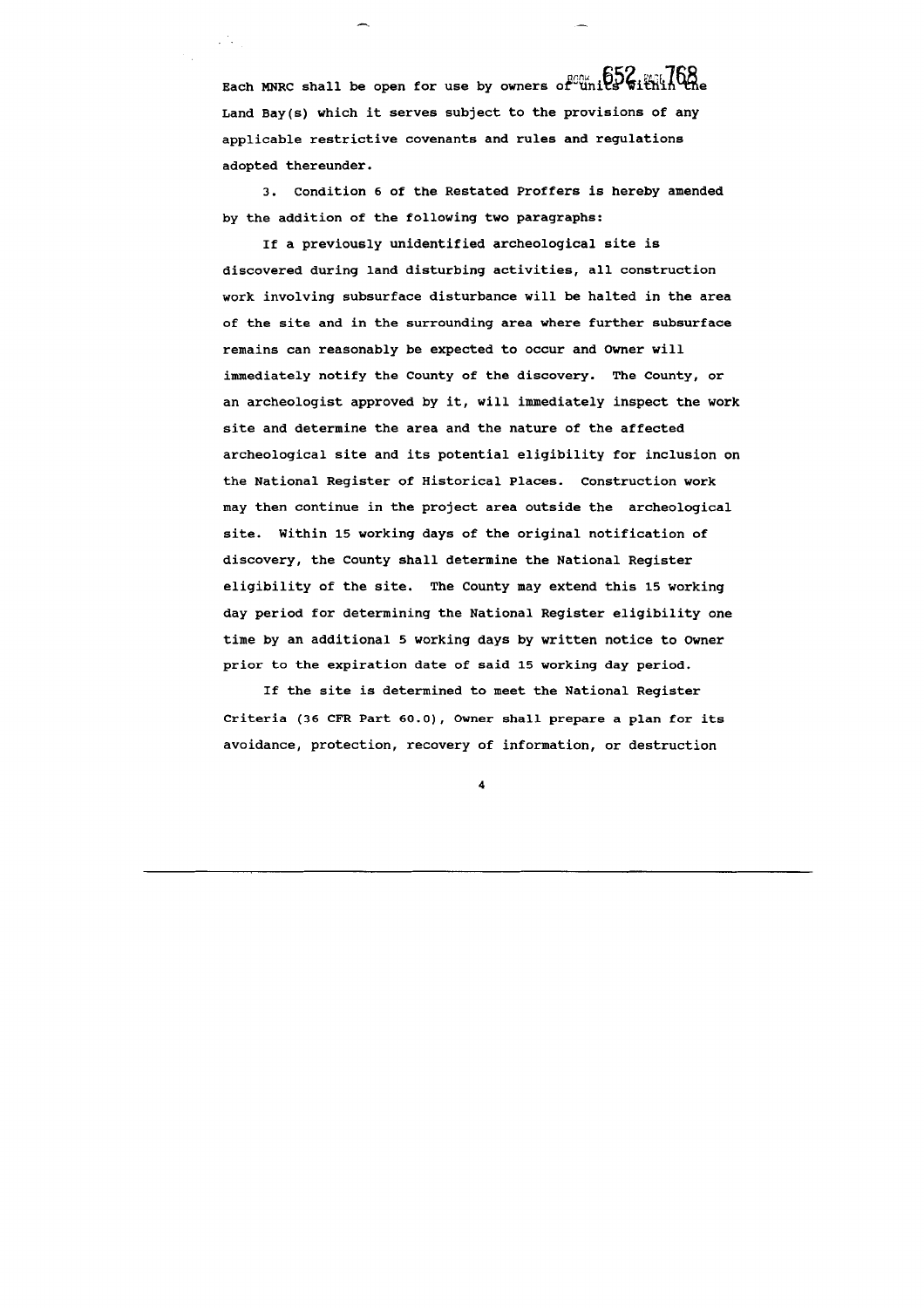**BOOK 652 PAGE 769** 

**without data recovery. The plan shall be approved by the County prior to implementation. Work in the affected area shall not proceed until either (a) the development and implementation of appropriate data recovery or other recommended mitigation procedures, or (b) the determination is made that the located remains are not eligible for inclusion on the National Register.** 

 $\mathcal{O}(\mathbb{R})$ 

**4. Conditions 11 of the Restated Proffers is hereby deleted and the following is inserted in lieu thereof:** 

**11. Realisned Route 614 and Future Riaht-of-Way Greenbelt. The Owner shall designate a greenbelt buffer along realigned Route 614 and along the right-of-way shown on the Amended Master Plan as "Future Right-of-way" measured from a line 60 feet from the center line of realigned Route 614 and the '!Future Right of Way'. Such line shall hereinafter be called the "Greenbelt Line". No structure except the road and related improvements in Land Bay 5-3 shown on the Amended Master Plan shall be located within 150 feet of the Greenbelt Line. Where the road in Land Bay 5-3 parallels realigned Route 614, the greenbelt buffer shall be no less than 115 feet from the Greenbelt Line of realigned Route 614. Where golf course fairways abut relocated Route 614 or the "Future Right-of-way", the greenbelt buffer shall have a minimum width of 75 feet. Where tee boxes or the putting surface of greens are located within 100 feet of the Greenbelt Line, enhanced landscaping approved by the Development Review Committee in the golf course site plan review process shall be provided between the tee or green and the 75**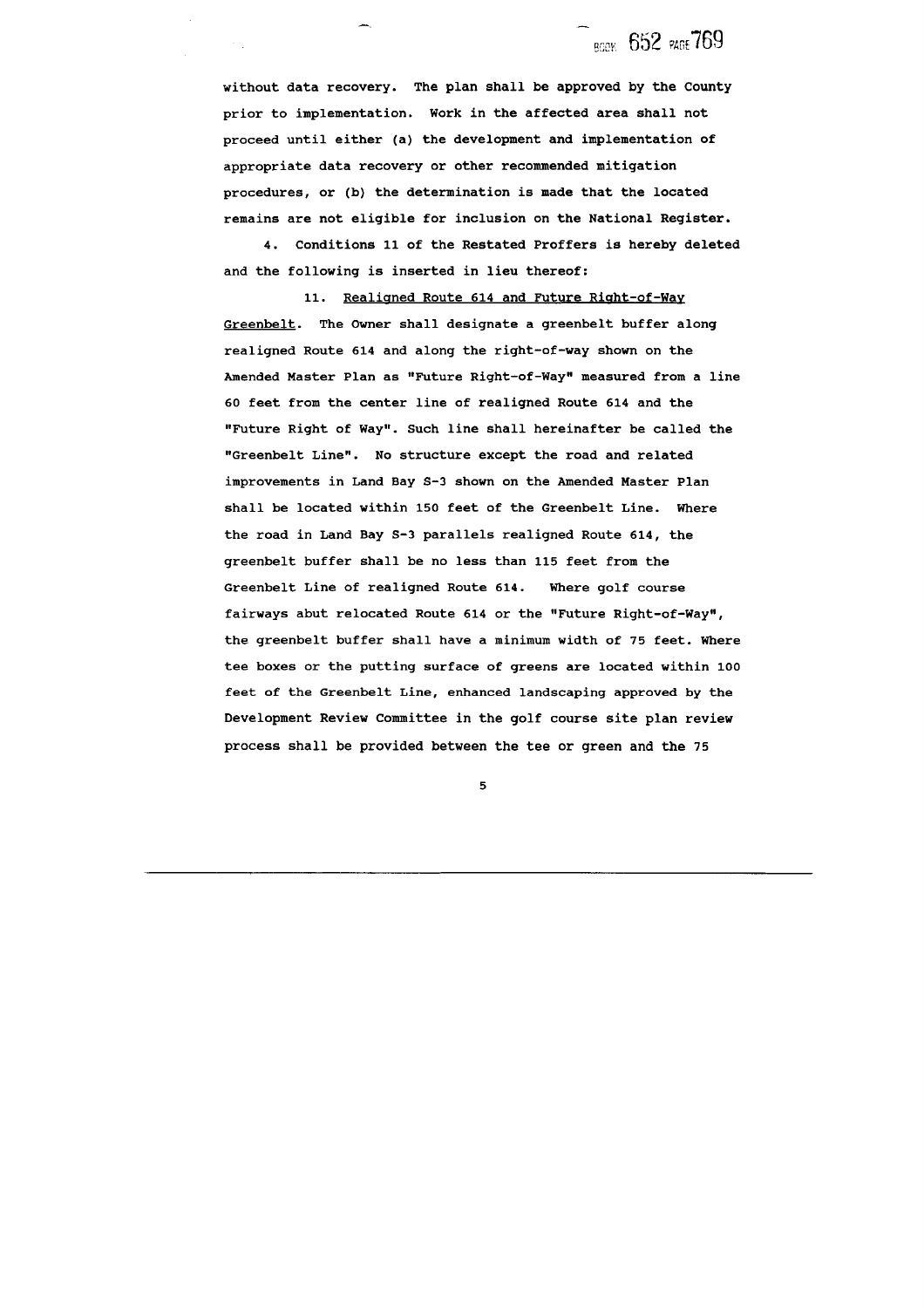## **BOOK 652 PAGE 770**

**foot greenbelt buffer. In all other areas, a minimum 150 foot buffer shall be maintained. Where golf course fairways abut**  realigned Route 614 or the "Future Right-of-Way", selective hand **thinning of trees (but no removal of stumps) shall be permitted as a part of a landscaping plan approved by the Development Review Committee. Within this greenbelt the land shall be exclusive of any lots and undisturbed except for approved utilities, stormwater management improvements, entrance roads to Land Bays as shown generally on the Amended Master Plan, pedestrian/bicycle trails, golf cart path crossings and tunnels and project signs as approved by the Development Review Committee. No signs other than project signs and those requested by VDOT and/or the County shall be allowed.** 

**5. Paragraph 1 under the heading Proffers Improvements in Condition 15(f) of the Restated Proffers is hereby amended by deleting the second sentence thereof and inserting in lieu thereof the following:** 

**A 120 foot right-of-way (or such wider right-of-way as may be necessary to accommodate required drainage structures) shall be dedicated to allow for future improvements.** 

**6. The following conditions are hereby added to the Restated Proffers:** 

**20. Turn Lanes into Land Bav M-10. Prior to the issuance of a certificate of occupancy for any stru~**  Bay M-10, a right turn lane from westbound Route 5  $\imath$ **turn lane from eastbound Route 5 into the entrance** I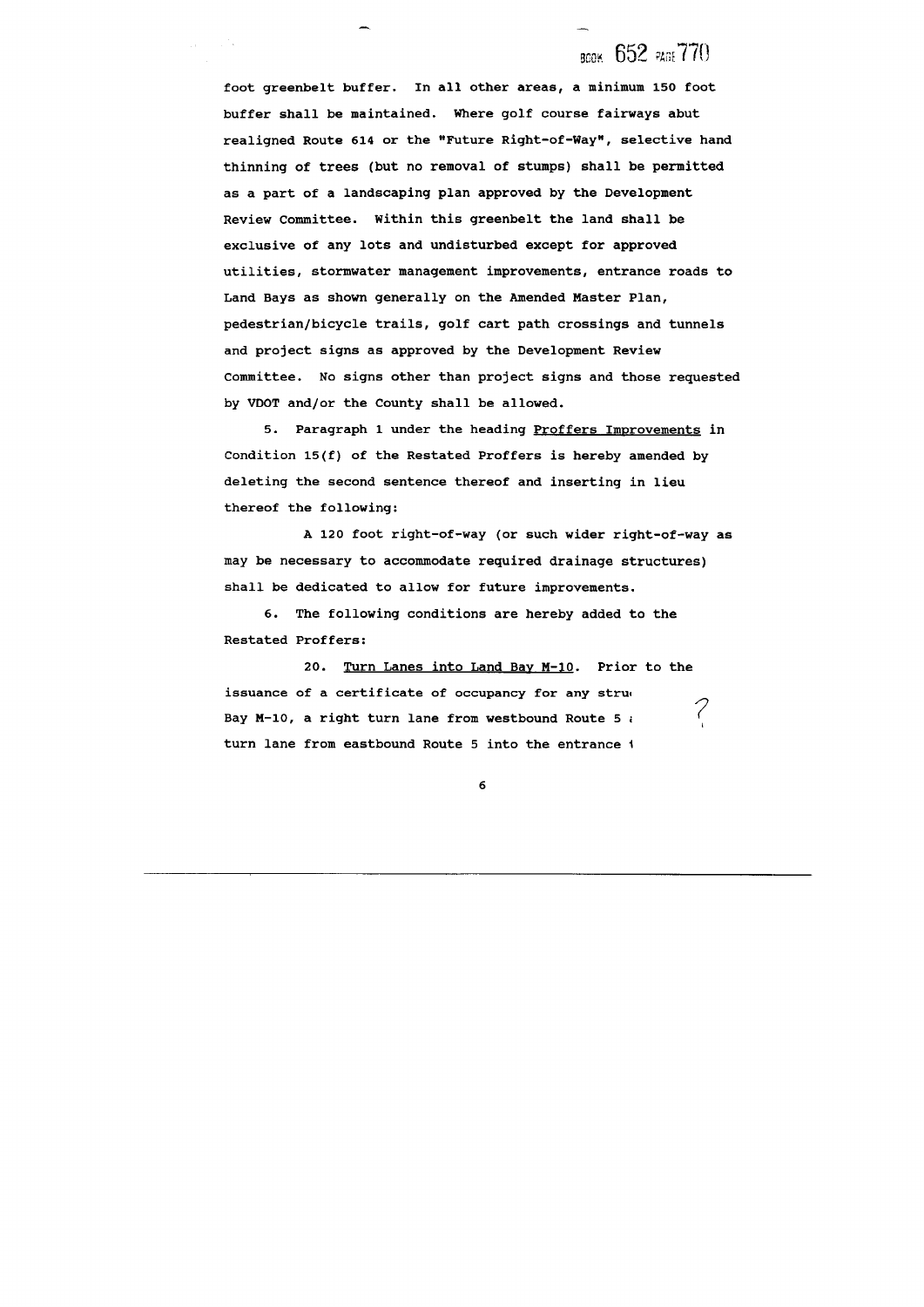**BOOK 652 PAGE 771** 

**10 shall have been constructed or construction commenced and completion bonds or other surety acceptable to the County Attorney posted to assure completion of the turn lanes.** 

 $\mathcal{F}_{\mathbf{a},\mathbf{b}}$ 

**21. Commercial Uses in Land Bav M-10. Any accessory commercial uses located in Land Bay M-10, such as bank offices, beauty salons and barbershops, shall be located and designed to serve residents of Land Bay M-10. Commercial uses shall not be advertised from any public right-of-way.** 

**22. Residencv Aareement. Prior to the start of construction in Land Bay M-10, Owner shall submit to the County a copy of the agreements between Owner and the future residents of Land Bay M-10 which agreements shall provide that permanent residents under the age of 18 (or such higher age determined by Owner) shall not be permitted in Land Bay M-10. If construction**  of a "continuing care facility" as defined in Title 38.2, Chapter **49, of the Code of Virginia has not commenced by December 31, 1995, the restrictions set forth in the first sentence of this Condition 22 shall thereupon terminate and Owner shall be limited to a maximum of 248 dwelling units in Land Bay M-10.** 

**7. Except as specifically amended above, the Restated Proffers shall remain unchanged and in full force and effect.** 

**WITNESS the following signatures:** 

**GREENSPRINGS PLANTATION, INC.** 

**BREENSPRINGS PLANT!**<br>By: *Man (3. /*<br>Title: *icES+0ENT* 

**STATE OF VIRGINIA**<br>**CITY/COUNTY OF**  $\frac{\partial u}{\partial x}$ , **to-wit:**  $\mathbb{C}$ 

 $\overline{7}$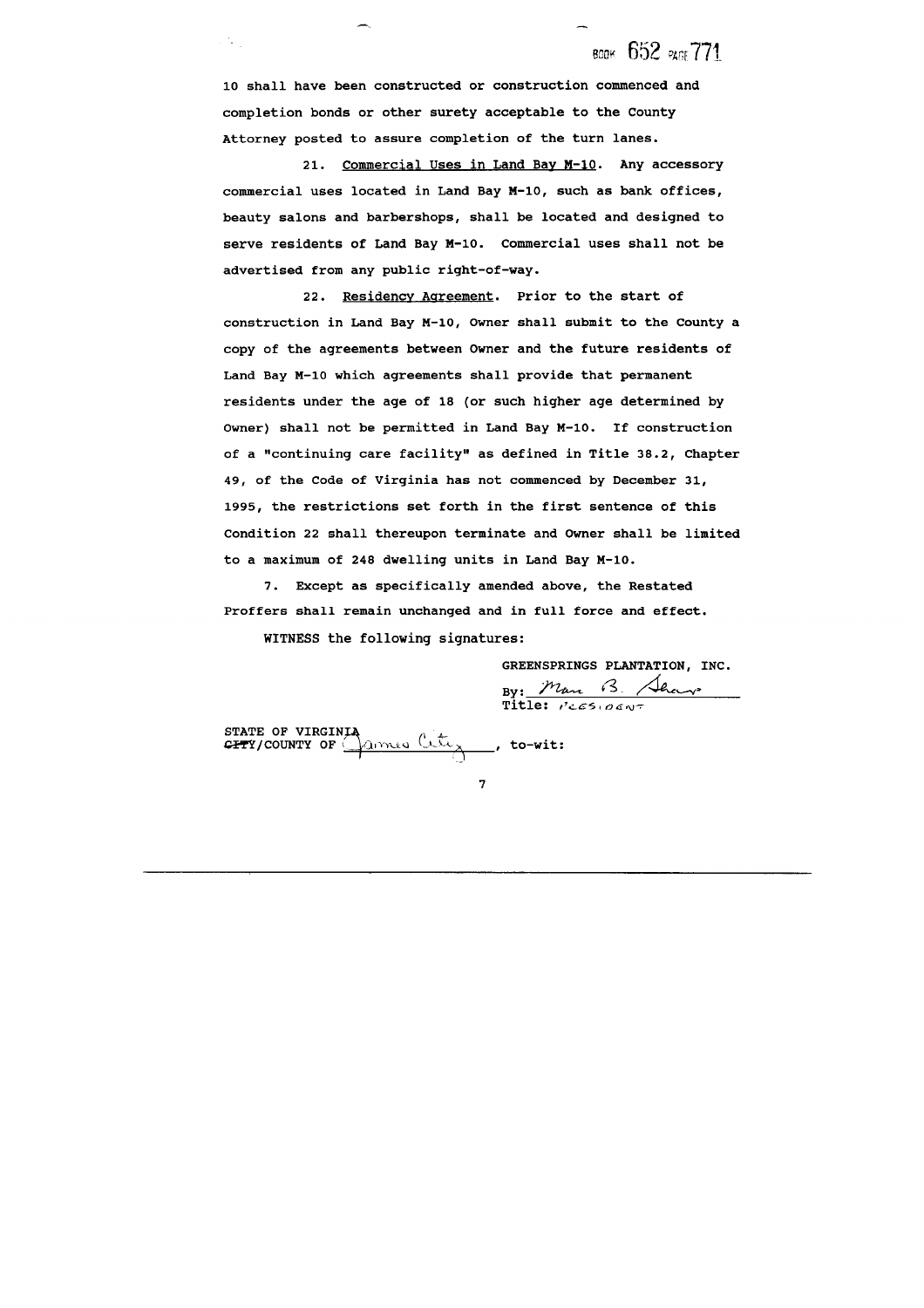BOOK 652 PAGE 772 The foregoing instrument was acknowledged before me this  $\frac{3949}{1}$ day of SEPEMBEC, 19993 by Marc B Strip. Niva N. Stroud  $\mathbb{R}^{n}$ My commission expires: 10-31-97  $\overline{\phantom{a}}$ 

 $\boldsymbol{8}$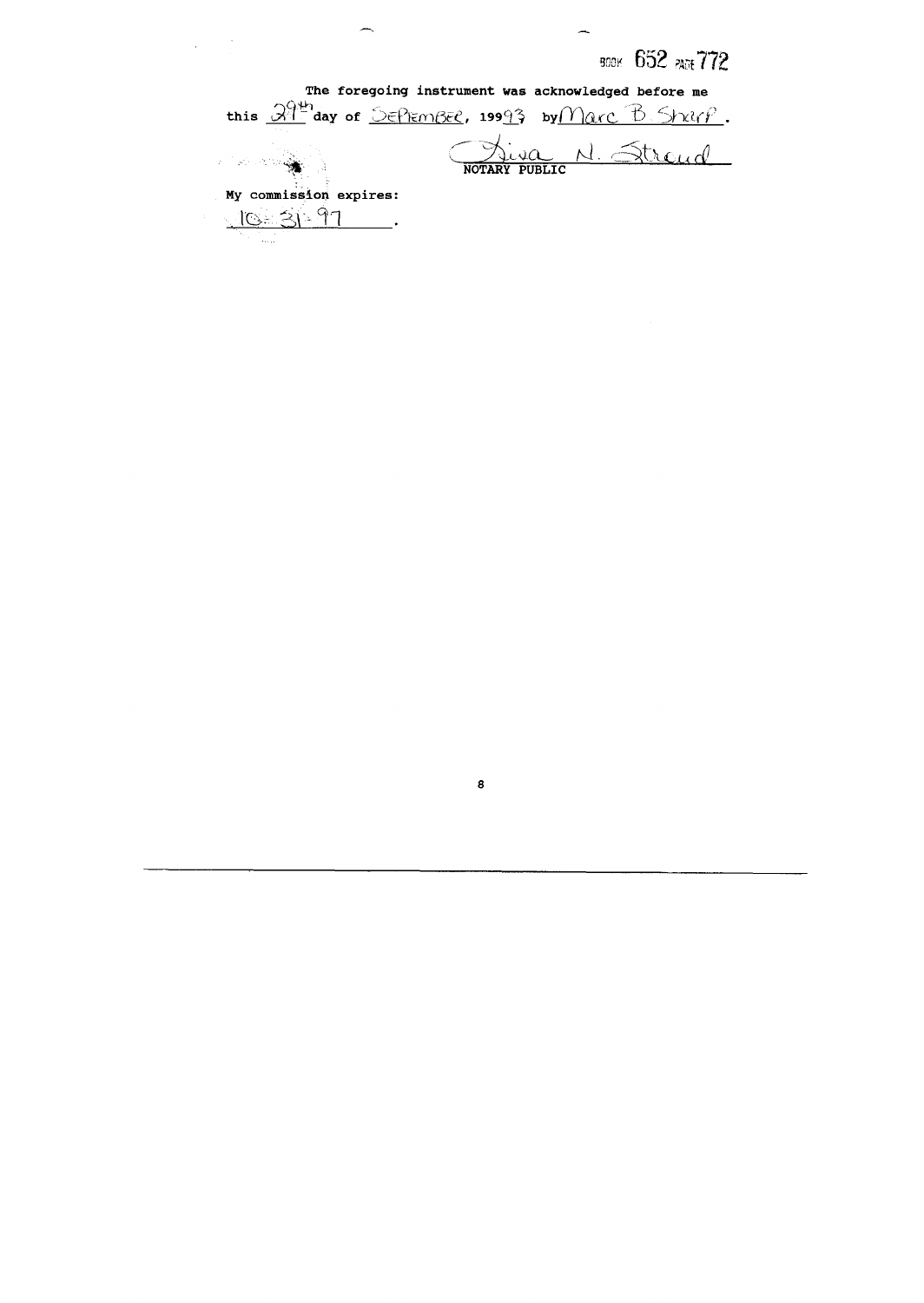### YOU WULL AN UU

 $\overline{a}$ 

#### EXHIBIT "A".  $562n$ もつごべ PARCEL I

الموارين والرابيع التعاهر وبالانتاج والولوسي التحامية الحرابة والتاريخ والمراوية

BOOK 652 PAGE 773

 $21$  er $\epsilon7$ 

All those cartain tracts, piaces, or parcals of land situate. lying and being in James City County, Virginia, and shown as Farcel "B", containing<br>116.77 acree, and Parcel "D", containing 572.50 acres, all as shown an<br>that certain plat antitiad, "Flat Showing a Portion of Crahn Springs,"<br>that d dated July 24, 1965, made by S. U. Camp, III, & Ausnetates, Certified<br>Land Surveyor..Courciand, Virginia, a copy of which eaid plat is recorded<br>in the Clerk's Office of the City of Williamsburg and County of James City in Plat Sook 24, pages 25A and 283.

LEES AND EXCEFT property conveyed by dand resorded June J. 1986 in James<br>City County Daed Book 104, Page Jl, to Jorge Lunn and Lesiain Lune, husband and wifel

LISE AND EXCEPT property conveyed by deed recorded June 3, 1986 in James City County Deed Back 304, Page 37, to Herman Zamora and Josefina Zamora, huaband and uifer

LESE AND EXCEPT property subject to a certain Option On Real Estate recorded July 24, 1986 in Janus City County Peed Book 309, Page 446, to Jorge Luna and Latitle Luna, and Bernan Zamors and Josefin Zamora, or their assignate souls are at their and the second to you

LESE AND EXCEPT property conveyed by deed recorded April 14, 1986 in<br>... Innes City County Dead Rook 295, Page 334, to the Commenwealth of Virginies

LESS AND EXCEPT property nonveyed by deed renorded January 11, 1978 in James City County Dand Back 181, Fage 533, to the United States of Americas

LESS AND EXCEPT cartain property under goatract to be conveyed to John H. Suith and Sonds J. Suith, kushand and wife, which property is more<br>porticularly decaribed as being "rested 4", 20.35 As.+, on a certain plat<br>entitled, "A BUEDEVISION OF PART OF THE CREEN SPRINGS TRACT", James City County, Vitginia," datad November, 1986, and made by Lynn D. Evans, Carrified Land Surveyor, a copy of which plat is to be recorded in the Cherk's Office of the City of Williamsburg and County of James City;

LESS AND EXCUTY any and all property in the said "Fargel 2" east of Powhatan Creeks

VIRGINIA: 'City of Williamsburg and County of James City, to Wit: In the Clerk's office of the Circuit Court of the City of Williamsburg end County of James City the Chec was presented with certificate annexed and<br>admitted to record at. 1:31 o'ologk Teste: Heleng S. Ward, Clerk .. Deputy Clerk  $\epsilon_{\rm{eff}}$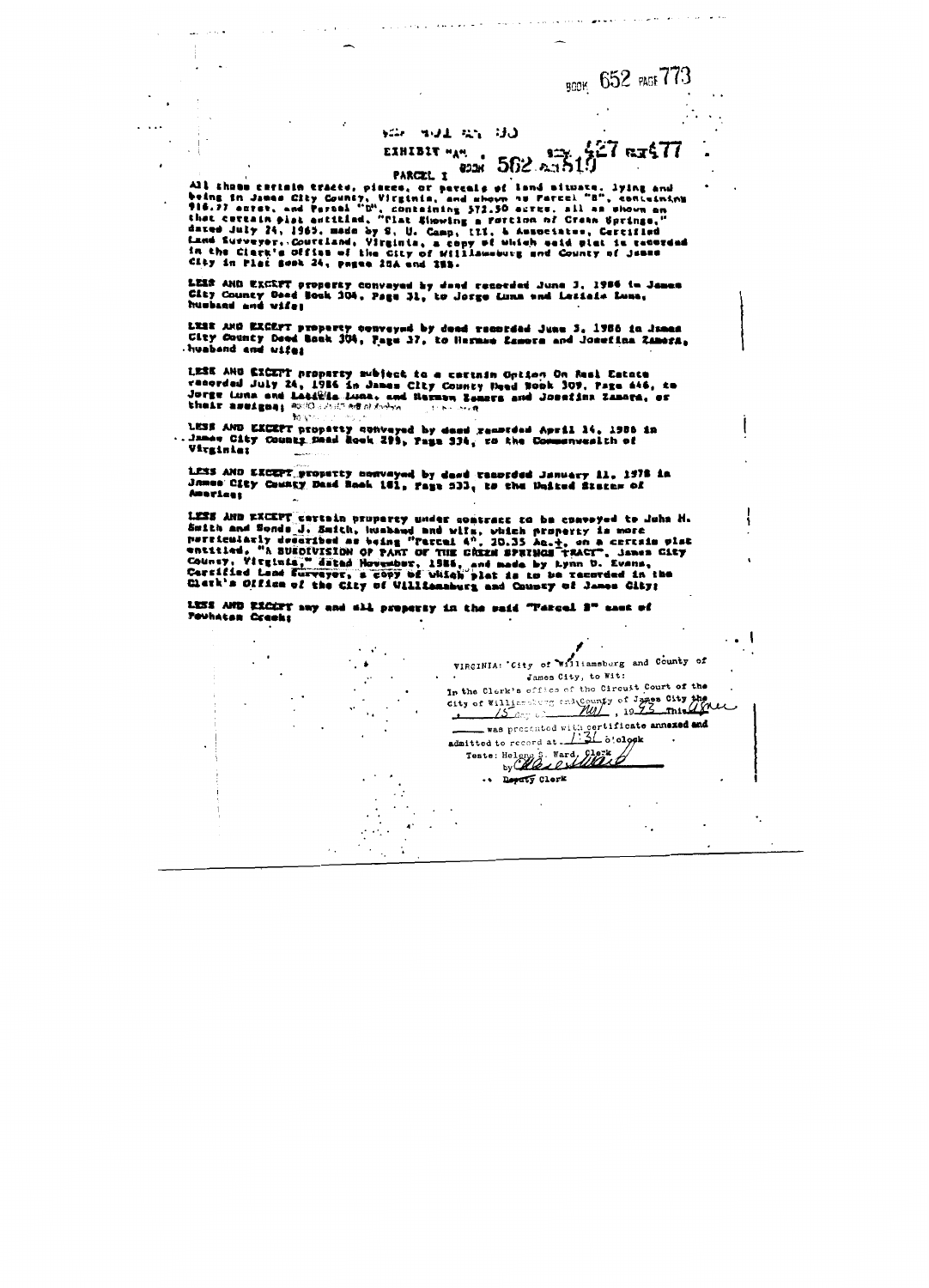**Board of Supervisors Perry M. DePue Jack D. Edwards Robert A. Magoon. Jr. David L. Sisk Stewart U. Taylor** 

**County Adminisfrator David 13. Norman** 



**OFFICE OF COUNTY ADMINISTRATOR P.** 0. Box 8784 **Williamsburg, Virginia** 23 187-8784

**County Government Center, 101-C Mounts Bay Road (804)253-6605** 

May **16, 1995** 

Mr. Marc Sharp Greensprings Plantation **4029** Ironbound Road Williamsburg, Virginia **23188** 

Dear Mr. Sharp:

In accordance with the Greensprings Proffer Agreement, the County is requesting that Greensprings convey to the County a public use site of at least **6**  acres and a public use site of at least **10** acres in the locations shown on the Amended Master Plan. These sites shall be accessible from a public road.

It will be necessary for you to submit a preliminary survey plat for each parcel to the Planning Division for their review and comment. Once the Planning Division has approved the preliminary plats for the two parcels, Greensprings shall deed the parcels over to the County.

As you are well aware, Patriot's Colony is anxious to obtain final site plan approval and begin construction. Prior to final site plan approval, Patriot's Colony must enter into a cost share agreement to construct a pier over a ravine which would link the six acre public use site and the western side of Patriot's Colony. Once the County takes ownership of this parcel, this cost share agreement between the County and Patriot's Colony can be finalized. Your quick response to this request would be very much appreciated.

Thanks for your cooperation and if you have any questions please call Leo Rogers, Deputy County Attorney, at **253-6614.** 

Sincerely,

David B. Norman County Administrator

bcc: **Matt Maxwell** 

**Fax: (804) 253-6833**